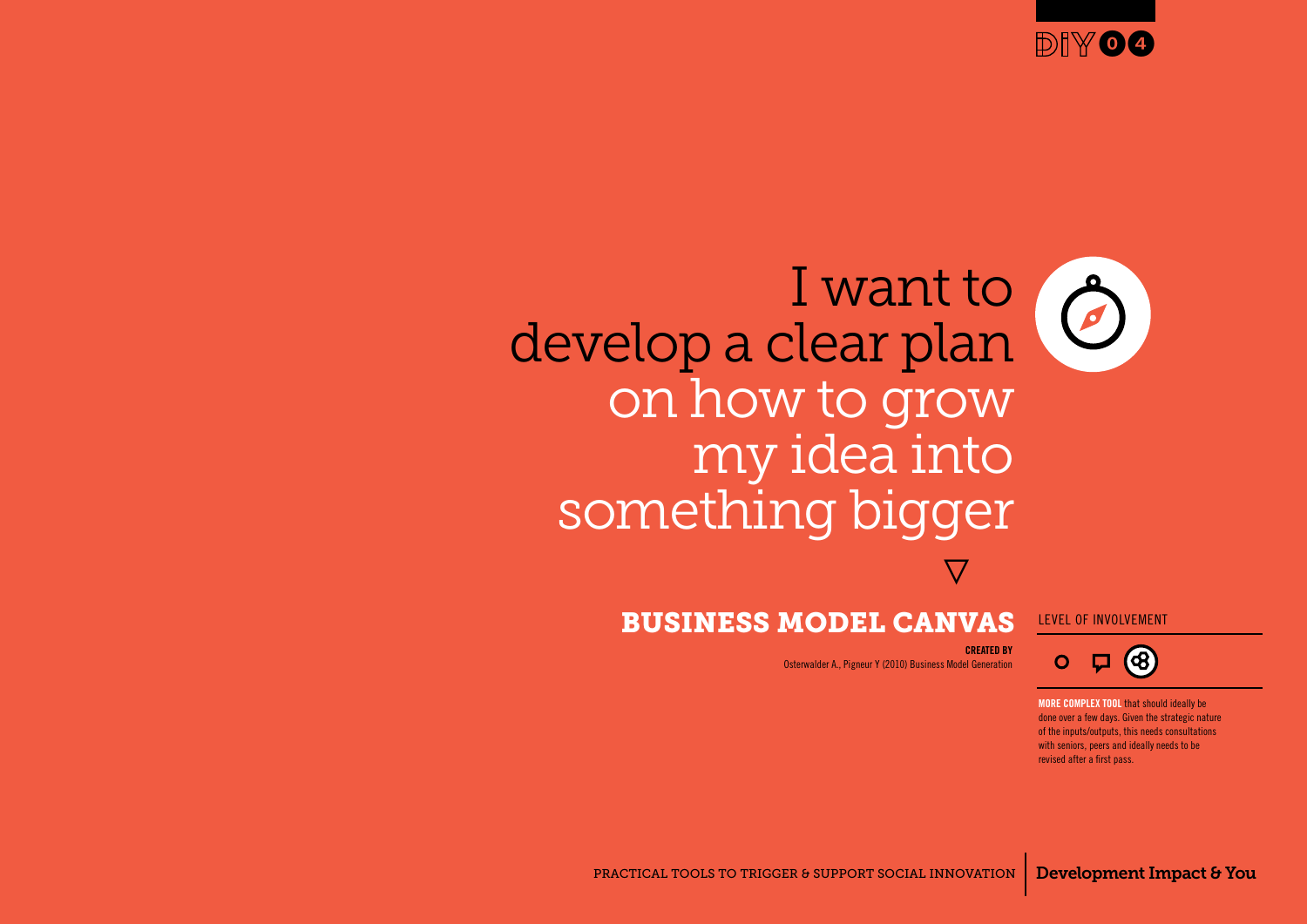**OODIY** Business Model Canvas

# What is it & why should I do it?

The **Business Model Canvas** is a one page overview that lays out both what you do (or want to do), and how you go about doing it; enabling structured conversations around management and strategy by laying out the crucial activities and challenges involved with your initiative and how they relate to each other. This visual format, first introduced by Osterwalder and Pigneur, is useful for both existing and new organisations and businesses. Existing programmes can develop new initiatives and identify opportunities while becoming more efficient by illustrating potential trade-offs and aligning activities. New programmes can use it to plan and work out how to make their offering real.

bring everyone onto the same page. The individual elements prompt thoughts within the separate activities or resources, while the capability to have the complete overview encourages fresh perspectives and ideas about how those pieces fit together. This structure also helps to keep group discussions more focused and

## ? How to use it

To make a Business Model Canvas, the easiest way to start is by filling out what you do. This helps keep the focus on your main goal as you fill out the other building blocks of the canvas. From there you can build on that goal and see how it can be achieved by adding details about the other activities and resources you have.

Start from a blank canvas and add notes with keywords to each building block of the canvas. If you use 'sticky notes' for this, you can move ideas around as you fill out each building

block in the canvas. You may want to colour-code elements related to a specific client segment.

However, be careful not to fall in love with your first idea and instead sketch out alternative business models for the same product, service, or technology.

You could even practice and learn new ways of doing things by mapping out new/innovative business models that you admire or come across.